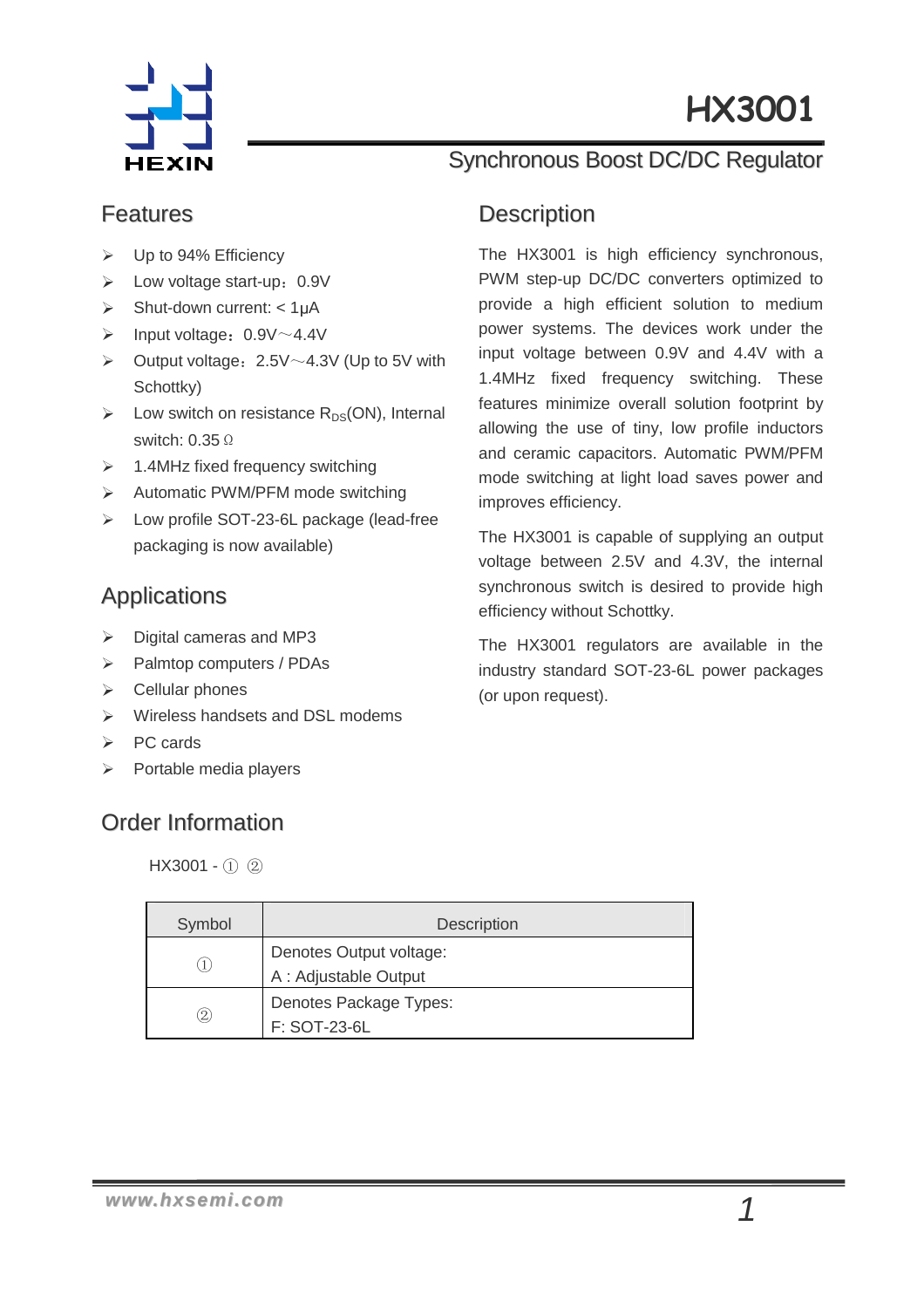

# Typical Applications



Figure 1: Typical Application Circuit



Figure 2: Single Cell to 3.3V Synchronous Boost Converter with Load Disconnect in Shutdown.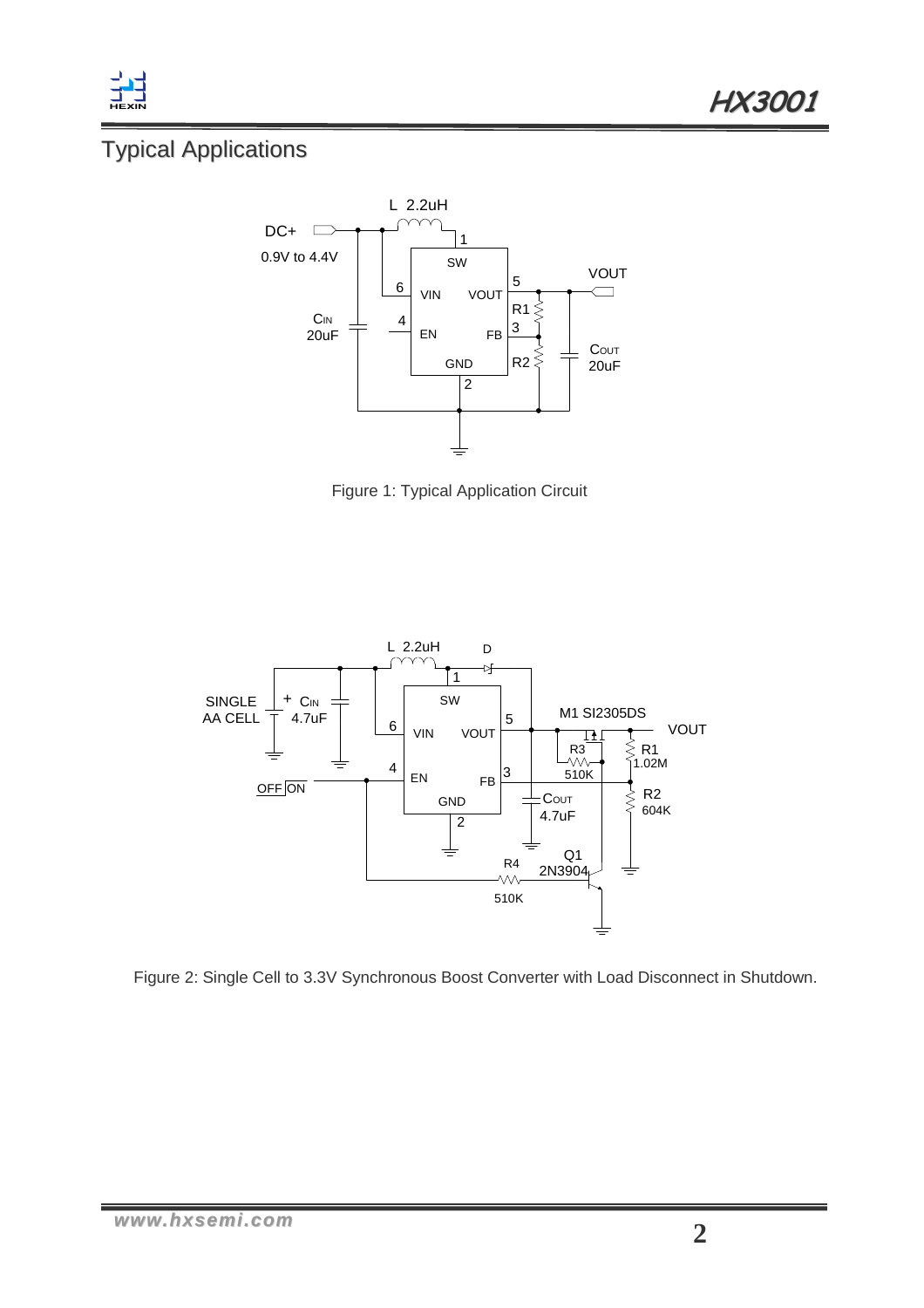



Figure 3: Single Lithium Cell to 5V with Load 250mA



Figure 4: Single Cell AA Cell to ±3V Synchronous Boost Converter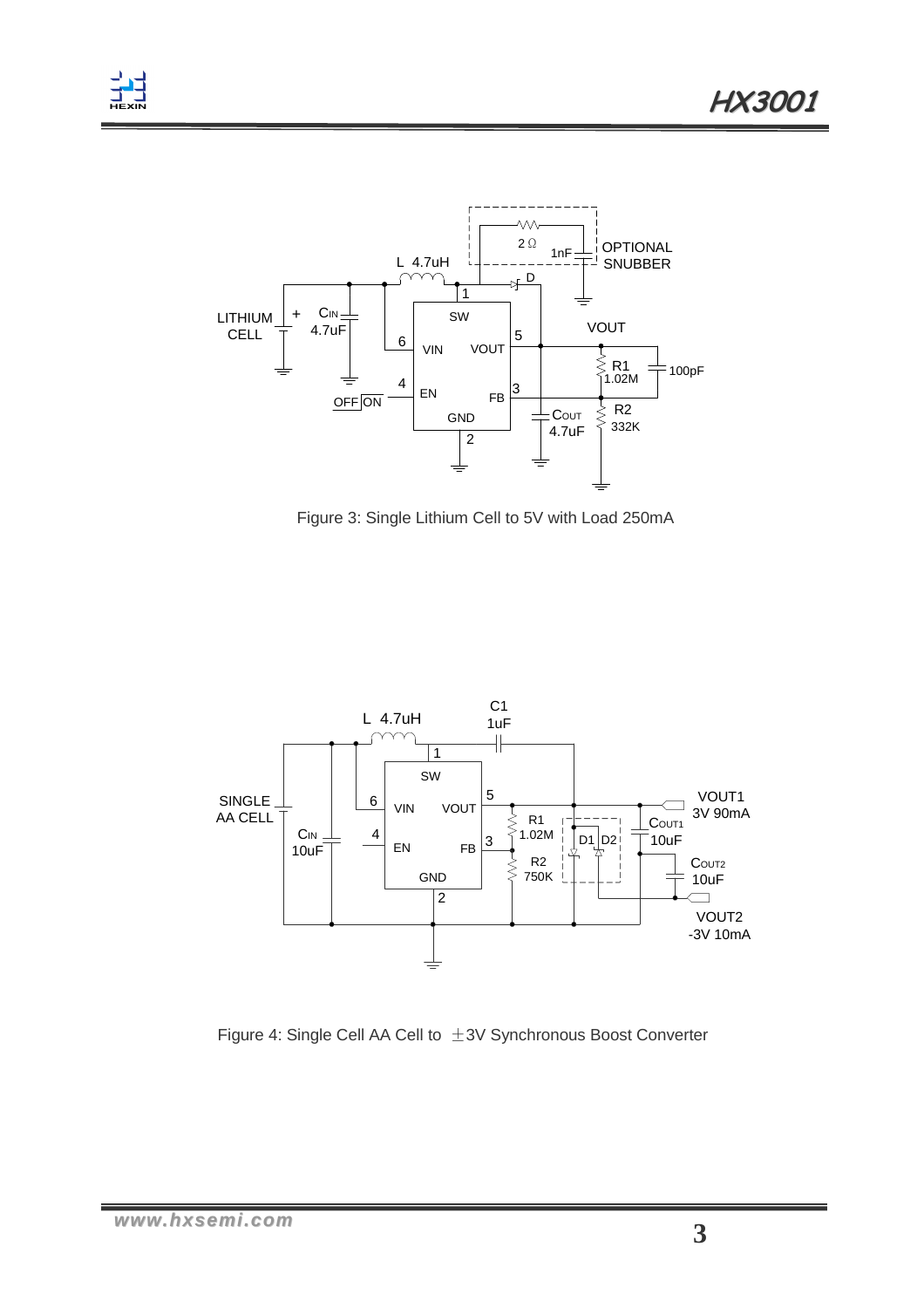

# Pin Assignment

#### **TOP VIEW**



**SOT-23-6L**

| <b>PIN Number</b><br>SOT-23-6L | <b>PIN Name</b> | Function              |  |
|--------------------------------|-----------------|-----------------------|--|
| 1                              | SW              | <b>Switch Output</b>  |  |
| 2                              | <b>GND</b>      | Ground                |  |
| 3                              | FB              | Feedback              |  |
| 4                              | EN              | <b>ON/OFF Control</b> |  |
|                                |                 | (High Enable)         |  |
| 5                              | VOUT            | Output                |  |
| 6                              | <b>VIN</b>      | Input                 |  |

### Absolute Maximum Ratings (Note 1)

| $\triangleright \quad V_{\text{OUT}}$ 0.3 V $\sim$ + 6.6V |
|-----------------------------------------------------------|
| $V_{\text{SW}}$ $0.3 \text{ V} \sim +6.6 \text{ V}$       |
|                                                           |
|                                                           |
|                                                           |
|                                                           |

**Note 1:** Absolute Maximum Ratings are those values beyond which the life of a device may be impaired.

**Note 2:** The HX3001 are guaranteed to meet performance specifications from 0℃ to 70℃. Specifications over the – 30°C to 85°C operating temperature range are assure d by design, characterization and correlation with statistical process controls.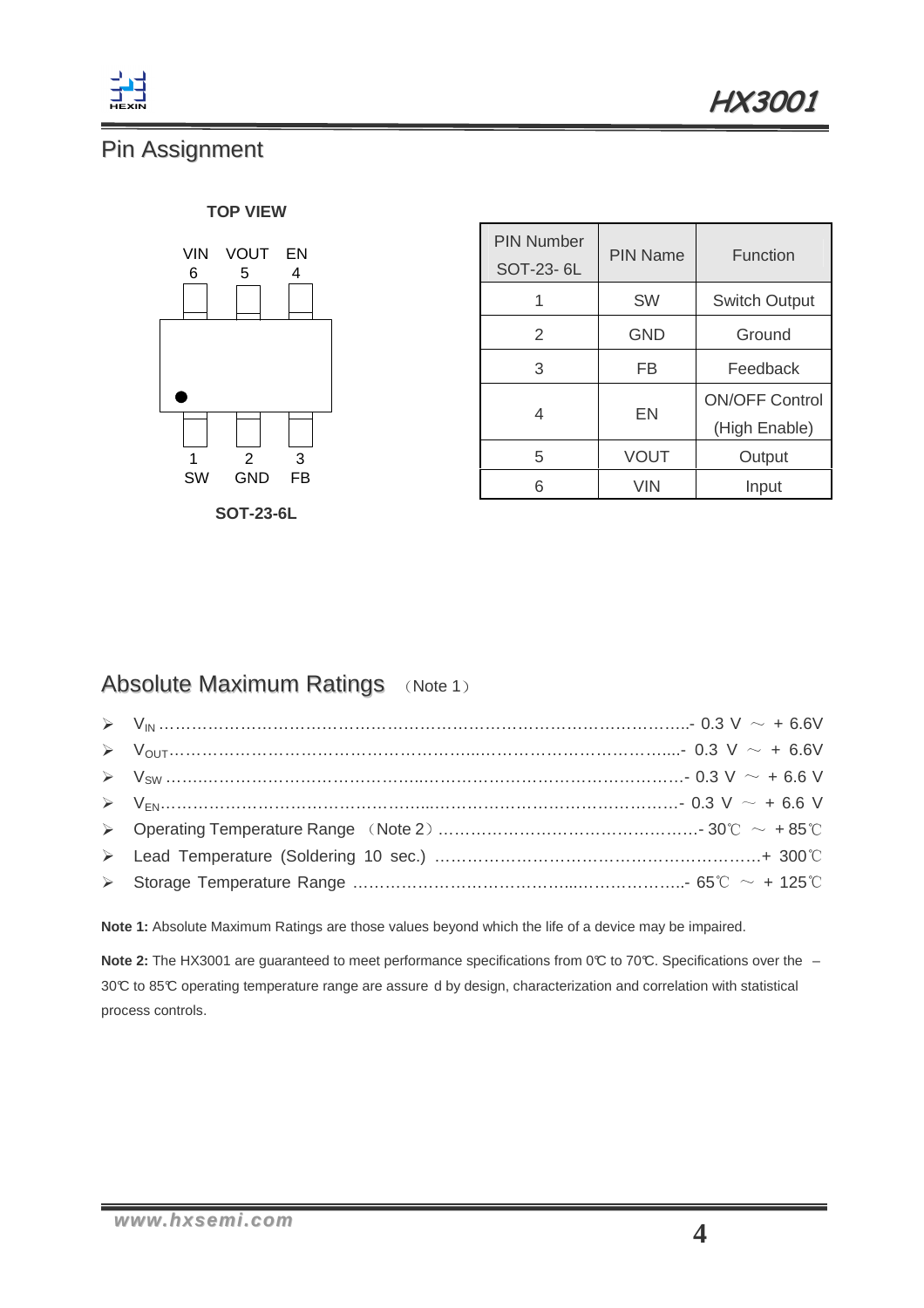

# Electrical Characteristics

Operating Conditions:  $TA=25^{\circ}\text{C}$ ,  $V_{IN}=1.2\text{V}$ ,  $V_{OUT}=3.3\text{V}$  unless otherwise specified.

| <b>PARAMETER</b>                           | <b>CONDITIONS</b>                              | <b>MIN</b>   | <b>TYP</b> | <b>MAX</b> | <b>UNITS</b> |
|--------------------------------------------|------------------------------------------------|--------------|------------|------------|--------------|
| Output Voltage Range (Adj.)                |                                                | 2.5          |            | 5          | $\vee$       |
| Minimum<br>Start-Up<br>Voltage<br>(Note 3) | $II OAD = 1 mA$                                |              | 0.9        | 1.1        | V            |
| Minimum Operating Voltage                  | $EN = V_{IN}$                                  |              | 0.6        | 0.75       | V            |
| <b>Switching Frequency</b>                 |                                                | 1.1          | 1.4        | 1.7        | <b>MHz</b>   |
| Max Duty Cycle                             | $V_{FB} = 1.15V$                               | 80           | 87         |            | $\%$         |
| Feedback Voltage                           |                                                | 1.165        | 1.212      | 1.241      | V            |
| Feedback Input Current                     | $V_{FB} = 1.22V$ (Note 4)                      |              | 1          |            | nA           |
| <b>NMOS Switch Leakage</b>                 | $V_{SW} = 5V$                                  |              | 0.1        | 5          | μA           |
| PMOS Switch Leakage                        | $V_{SW} = 0V$                                  |              | 0.1        | 5          | μA           |
| <b>NMOS Switch On Resistance</b>           | $V_{OUT} = 3.3V$                               |              | 0.35       |            | Ω            |
| <b>PMOS Switch On Resistance</b>           | $V_{OUT} = 3.3V$                               |              | 0.45       |            | Ω            |
| <b>NMOS Current Limit</b>                  |                                                | 700          | 850        |            | mA           |
| <b>Quiescent Current</b>                   | $I_{LOAD} = 0mA$                               |              | 260        |            | μA           |
| <b>Shutdown Current</b>                    | $V_{EN} = 0V$ , Including<br>Switch<br>Leakage |              | 0.1        | 1          | μA           |
| En Input High                              |                                                | $\mathbf{1}$ |            |            | V            |
| En Input Low                               |                                                |              |            | 0.5        | V            |
| En Input Current                           | $V_{EN} = 5.5V$                                |              | 0.01       | 1          | μA           |

**Note 3:** Minimum VIN operation after start-up is only limited by the battery's ability to provide the necessary power as it enters a deeply discharged state.

**Note 4:** Specification is guaranteed by design and not 100% tested in production.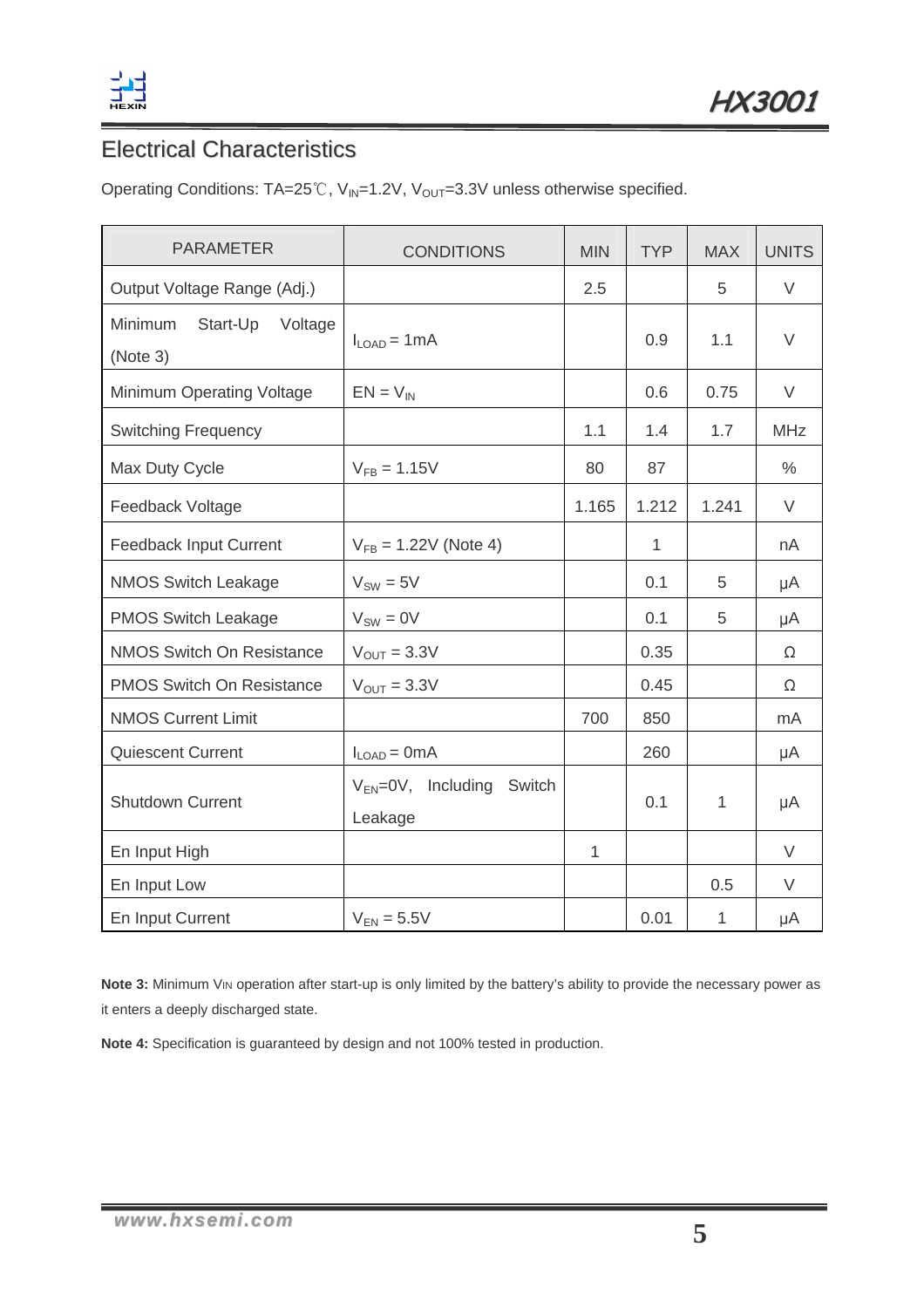

# Typical Performance Characteristics



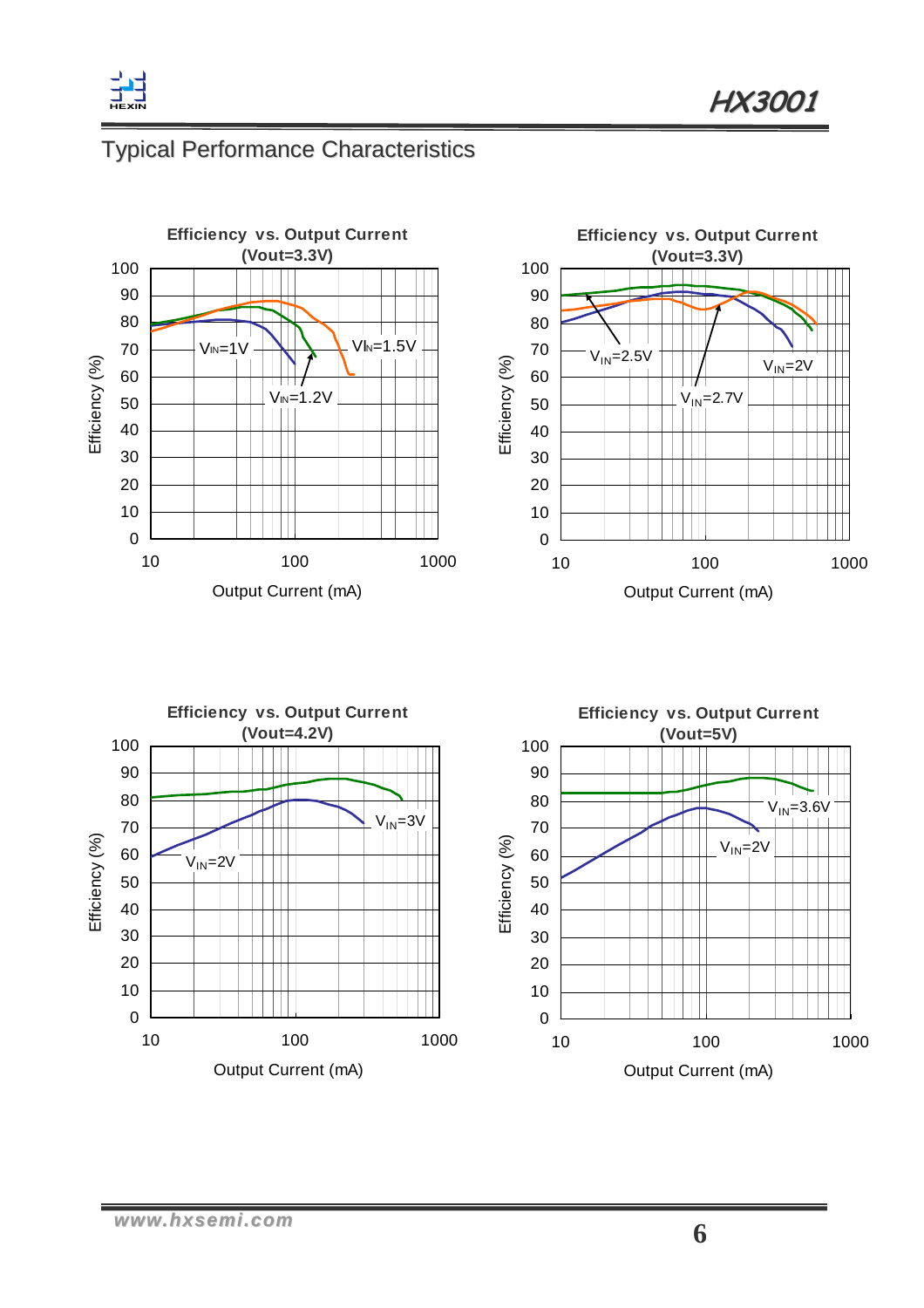

### Pin Description

**SW (Pin1):** Switch Pin. Connect inductor between SW and V<sub>IN</sub>. Keep these PCB trace lengths as short and wide as possible to reduce EMI and voltage overshoot.

**GND (Pin 2)**: Signal and Power Ground. Provide a short direct PCB path between GND and the (–) side of the output capacitor(s).

**FB (Pin 3):** Feedback Input to the g<sub>m</sub> Error Amplifier. Connect resistor divider tap to this pin. The output voltage can be adjusted from 2.5V to 5V by:  $V_{OUT} = 1.212V \cdot [1 + (R1/R2)]$ 

**EN (Pin 4):** Logic Controlled Shutdown Input. EN = High: Normal free running operation, 1.4MHz typical operating frequency. EN = Low: Shutdown, quiescent current <1µA. Output capacitor can be completely discharged through the load or feedback resistors.

**VOUT (Pin 5):** Output Voltage Sense Input and Drain of the Internal Synchronous Rectifier MOSFET. Bias is derived from  $V_{OUT}$ . PCB trace length from  $V_{OUT}$  to the output filter capacitor(s) should be as short and wide as possible.

**VIN (Pin 6):** Battery Input Voltage. The device gets its start-up bias from  $V_{IN}$ . Once  $V_{OUT}$  exceeds  $V_{IN}$ , bias comes from  $V_{OUT}$ . Thus, once started, operation is completely independent from  $V_{IN}$ . Operation is only limited by the output power level and the battery's internal series resistance.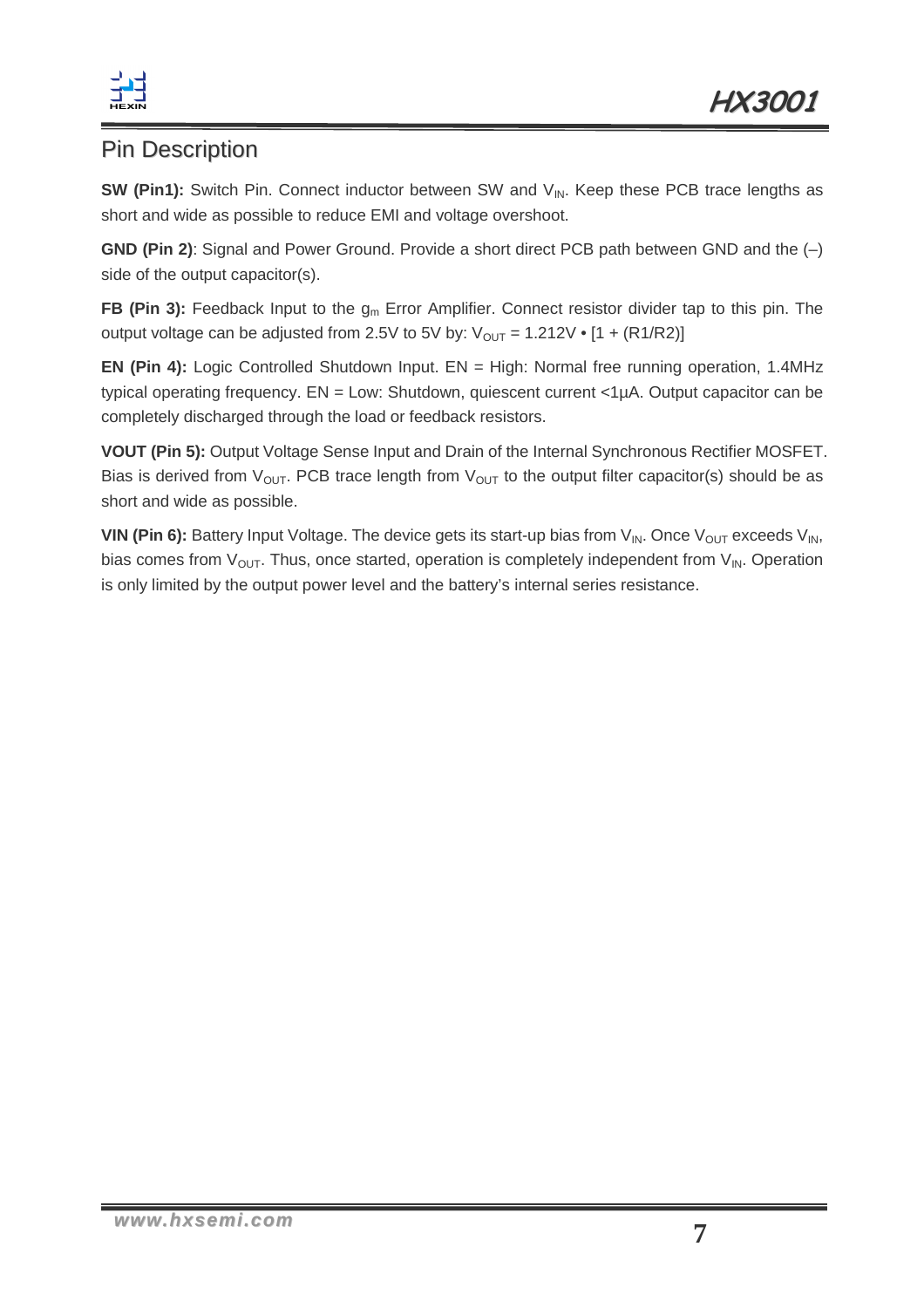

### Applications Information

#### **Inductor Selection**

The HX3001 can utilize small surface mount and chip inductors due to their fast 1.4MHz switching frequency. A minimum inductance value of 3.3uH is necessary for 3.6V and lower voltage applications and 4.7uH for output voltages greater than 3.6V. Larger values by reducing the inductor ripple current. Increasing the inductance above 10uH will increase size while providing little improvement in output current capability.

The inductor current ripple is typically set for 20% to 40% of the maximum inductor current (IP). High frequency ferrite core inductor materials reduce frequency dependent power losses compared to cheaper powdered iron types, improving efficiency. The inductor should have low ESR (series resistance of the windings) to reduce the  $I^2R$  power losses, and must be able to handle the peak inductor current without saturating. Molded chokes and some chip inductors usually do not have enough core to support the peak inductor currents of 850mA seen on the HX3001. To minimize radiated noise, use a toroid, pot core or shielded bobbin inductor. See Table 1 for some suggested components and suppliers.

#### **Output and Input Capacitor Selection**

Low ESR (equivalent series resistance) capacitors should be used to minimize the output voltage ripple. Multilayer ceramic capacitors are an excellent choice as they have extremely low ESR and are available in small footprints. A 4.7µF to 15µF output capacitor is sufficient for most applications. Larger values up to 22µF may be used to obtain extremely low output voltage ripple and improve transient response. An additional phase lead capacitor may be required with output capacitors larger than 10uF to maintain acceptable phase margin. X5R and X7R dielectric materials are preferred for their ability to maintain capacitance over wide voltage and temperature ranges.

Low ESR input capacitors reduce input switching noise and reduce the peak current drawn from the battery. It follows that ceramic capacitors are also a good choice for input decoupling and should be located as close as possible to the device. A 10µF input capacitor is sufficient for virtually any application. Larger values may be used without limitations.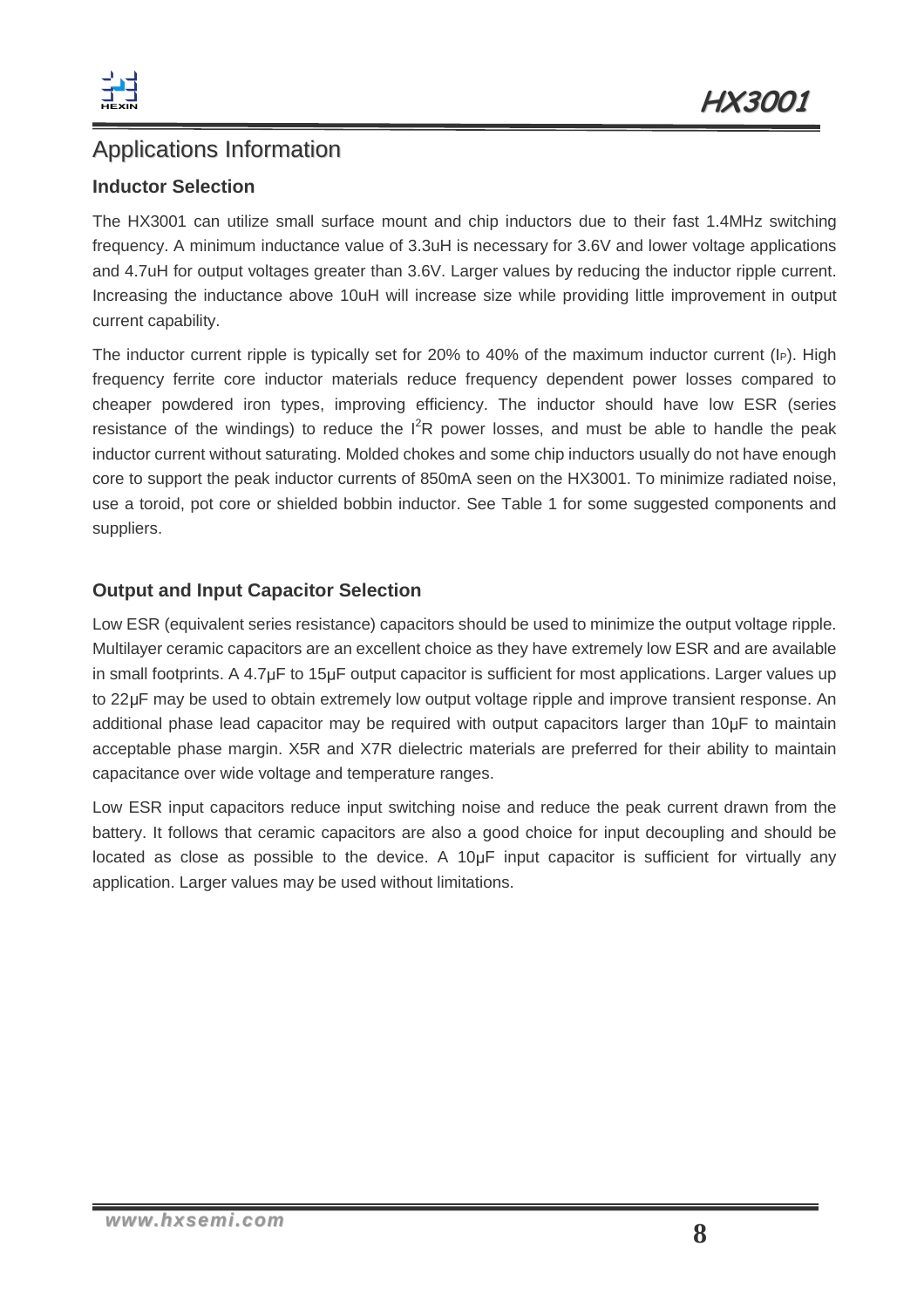

#### **Table 1: Suggested Inductors**

| Vendor                                        | Part                |     | <b>MAM DCR</b><br>$(m\Omega)$ | Height<br>(mm) |
|-----------------------------------------------|---------------------|-----|-------------------------------|----------------|
|                                               | CDRH5D18-4R1        | 4.1 | 57                            | 2.0            |
|                                               | CDRH5D18-100        | 10  | 124                           | 2.0            |
| Sumida<br>$(847)956 - 0666$<br>www.sumida.com | CDRH3D16-4R7        | 4.7 | 105                           | 1.8            |
|                                               | <b>CDRH3D16-6R8</b> |     | 170                           | 1.8            |
|                                               | CR43-4R7            | 4.7 | 109                           | 3.5            |
|                                               | CR43-100            | 10  | 182                           | 3.5            |
|                                               | CMD4D06-4R7MC       | 4.7 | 216                           | 0.8            |
|                                               | CMD4D06-3R3MC       | 3.3 | 174                           | 0.8            |
| Coilcraft                                     | DS1608-472          | 4.7 | 60                            | 2.9            |
| (847) 639-6400<br>www.coilcraft.com           | DS1608-103          | 10  | 75                            | 2.9            |
|                                               | DS1608C-472         | 4.7 | 90                            | 2.9            |
| Toko<br>(408) 432-8282<br>www.takoam.com      | D52LC-4R7M          | 4.7 | 84                            | 2.0            |
|                                               | D52LC-100M          | 10  | 137                           | 2.0            |
| Murata<br>www.murata.com                      | LQH3C4R7M24<br>4.7  |     | 195                           | 2.2            |

#### **PCB Layout Guidelines**

The high speed operation of the HX3001 demands careful attention to board layout. You will not get advertised performance with careless layout. A large ground pin copper area will help to lower the chip temperature. A multilayer board with a separate ground plane is ideal, but not absolutely necessary.

Recommended component placement: traces carrying high current are direct. Trace area at FB pin is small. Lead length to battery is short.